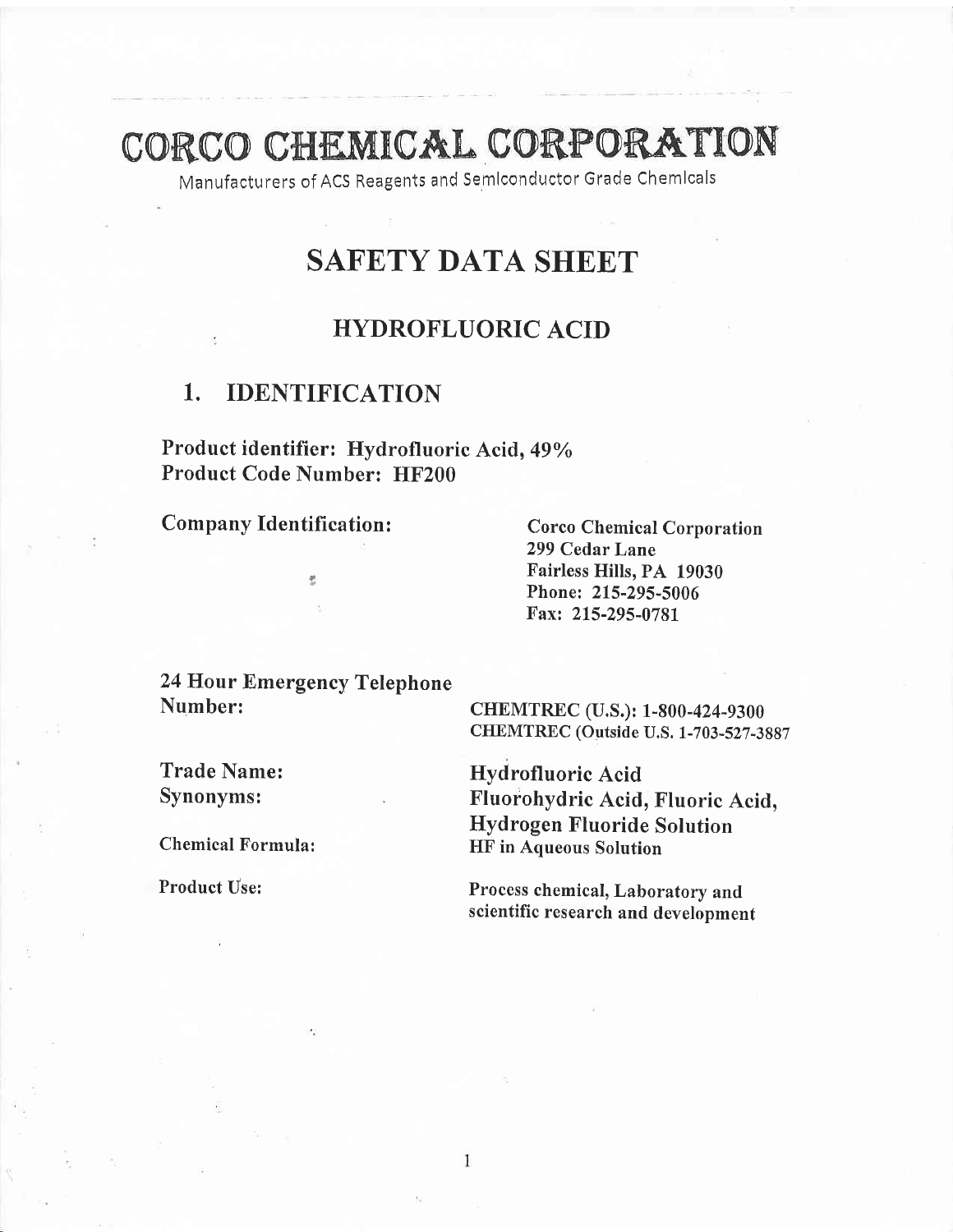## 2, HAZARD(S) IDENTIFICATION

Classification of the Substance or Mixture:

Acute toxicity, Oral Acute toxicity, Inhalation Acute toxicity, Dermal Skin corrosion Serious eye damage

Category 2 Category 2 Category <sup>1</sup> Category 1A Category <sup>1</sup>

Risk Phráses:

Very toxic by inhalation, in contact with skin and if swallowed. Causes severe burns.

Label Elements:

Signal Word: Danger



Hazard statement: Causes severe skin burns and eye damage. Causes serious eye damage. Causes damage to organs (respiratory system). Causes damage to organs (respiratory system, tooth) through prolonged or repeated exposure.

Precautionary Statements: Do not breathe dust/ fume/ gas/ mist/ vapors / spray. Wash hands thoroughly after handling. Wear protective gloves / protective clothing / eye protection/ face protection. Wear respiratory protection. IF ON SKIN: Genfly wash with plenty of soap and water. IF IN EYES: Rinse cautiously with water for several minutes. Remove contact lenses, if present and easy to do. Continue rinsing. P310: Immediately call a POISON CENTER or doctor / physician.

Storage: Store locked up. Store in corrosive resistant container with a resistant inner liner.

## 3. Composition/information on ingredients

CAS Number: 7664-39-3 EC Number: 231-634-8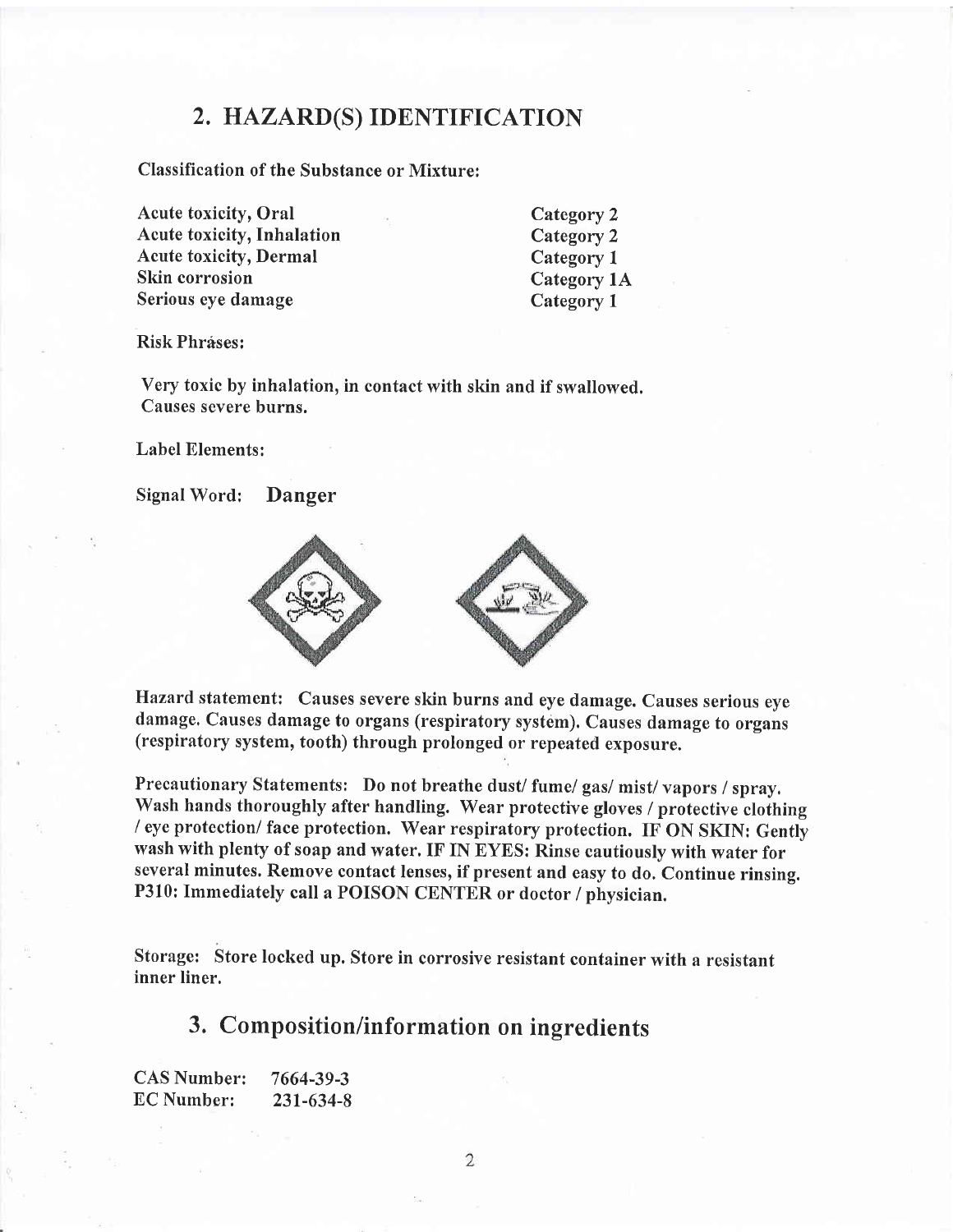Index Number: 009-003-00-1 Molecular Weight: 20.01 g/mol

| Ingredient |                                       |                                    |            |     | CAS Number EC Number Percent Hazardous Chemical Characterization |  |
|------------|---------------------------------------|------------------------------------|------------|-----|------------------------------------------------------------------|--|
|            | Hydrogen Fluoride 7664-39-3 231-634-8 |                                    | $1 - 60\%$ | Yes | Substance                                                        |  |
| Water      |                                       | $7732 - 18 - 5$ 231-791-2 40 - 99% |            |     | <b>Mixture</b>                                                   |  |

### 4, First-aid measures

For any route of contact: Detailed First Aid procedure should be planned before beginning work with HF. In all cases, immediately call a PoISoN CENTER or doctor/ physician.

Inhalation: Get medical help immediately. If patient is unconscious, give artificial respiration or use inhalator. Keep patient warm and resting, and send to hospital after first aid is complete.

Ingestion: DO NOT INDUCE VOMITINGI Give large quantities of water. Never give anything by mouth to an unconscious person. Get medical attention mmediately.

# Skin Contact:

1) Remove the victim from the contaminated area and immediately place him under a safety shower or wash him with a water hose, whichever is available.

2) Remove all contaminated clothing. Handle all HF-contaminated material with gloves made of appropriate material, such as PVC or neoprene.

3) Keep washing with large amounts of water for a minimum of 15 minutes. 4) Have someone make arrangements for medical attention while you continue flushing the affected area with water.

5) If the following materials are available, limit the washing to five minutes and immerse the burned area in a solution of  $0.2\%$  iced aqueous \*Hyamine 1622 or  $0.13\%$  iced aqueous \*\* Zephiran Chloride. If immersion is not practical, towels should be soaked with one of the aboye solutions and used as compresses for the burn area. Ideally compresses should be changed every 2 minutes. Alternately, 2.5% calcium gluconate gel should be massaged into the affected area.

6) Seel< medical attention as soon as possible for all burns regardless of how minor they may appear initially. \* Hyamine 1622 is a trade name for Tetracaine Benzethonium Chloride, Merck Index Monograph 1078, a quaternary ammonium compound sold by Rohm & Haas, Philadelphia, \*\* Zephiran Chloride is a trade name for Benzalkonium chloride, Merck Index Monograph 1059, also <sup>a</sup> quaternary ammonium compound, sold by Sanofi-Synthelabo Inc., New York, NY.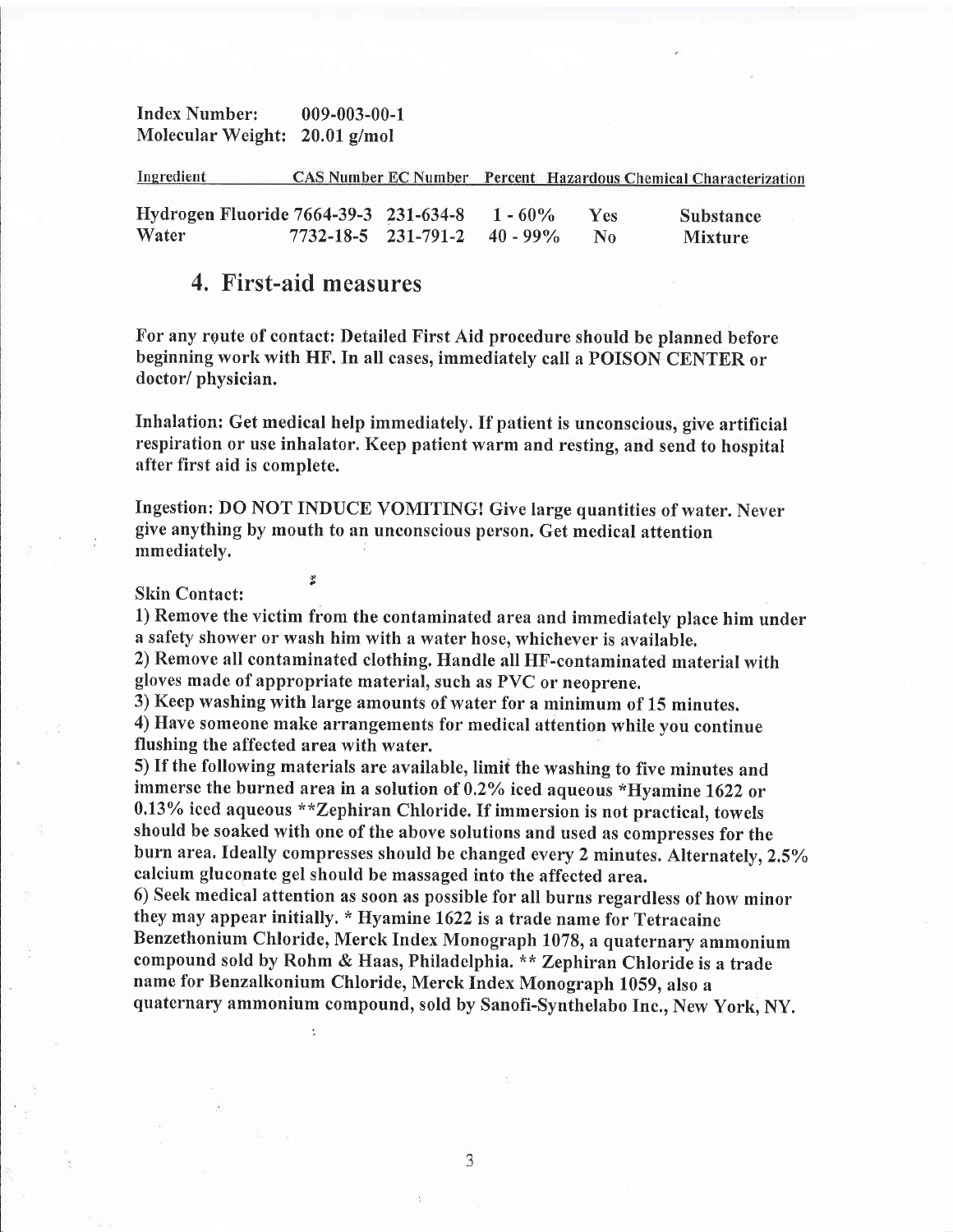#### Eye Contact:

1) Irrigate eyes for at least 30 minutes with copious quantities of water, keeping the eyelids apart and away from eyeballs during irrigation.

2) Get competent medical attention immediately, preferably an eye specialist. 3) If a physician is not immediately available, apply one or two drops of ophthalmic anesthetic, (e.g., 0.57o Pontocaine Hydrochloride solution.)

4) Do not use oily drops, ointment or HF skin burn treatments. Place ice pack on eyes until reaching emergency room.

#### Note to Physician:

General: For burns of moderate areas, (greater than 8 square inches,) ingestion and significant inhalation exposure, seyere systemic effects may occur, and admission to a critical care unit should be considered. Monitor and correct for hypocalcemia, cardiac arrhythmias, hypomagnesemia, and hyperkalemia. In some cases renal dialysis may be indicated. For certain burns, especially of the digits, use of intraarterial calcium glucaonate may be indicated.

Inhalation: Treat as chemical pneumonia. Monitor for hypocalcemia, 2.5% calcium gluconate in normal saline by nebulizer or by IPPB with 100% Oxygen may decrease pulmonary damage. Bronchodilators may also be administered.

Skin: For deep skin burns or contact with concentrated HF (over 50%) solution, consider infiltration about the affected area with 5% calcium gluconate (equal parts of 10% calcium gluconate and sterile saline for injection.) Burns beneath the nail may require splitting the nail and application of calcium gluconate to the exposed nail bed. For certain burns, especially of the digits, use of intra-arterial calcium gluconate may be indicated.

Eyes: Irrigation may be facilitated by use of Morgan lens or similar ocular irrigator, using  $1\%$  aqueous calcium gluconate solution (50ml of calcium gluconate  $10\%$  in 500 ml normal saline.)

Medical Surveillance: Provide physical examinations of exposed personnel ever six months including fluoride determinations in urine, studies of liver and kidney function: chest X-ray, annually. Protect from exposure those individuals with diseases of kidneys, liver, and lung. (ITII. Toxic and Hazardous Industrial Chemicals safety Manual,

An Alternative First Aid Procedure:

Hydrofluoric Acid (HF) is a highly corrosive and toxic acid, even in a dilute form. It can severely damage fhe skin and eyes causing severe burns which are extremely painful. Additionally, the vapor from anhydrous HF or its concentrated solutions can cause damage to skin, eyes and the respiratory system. HF differs from other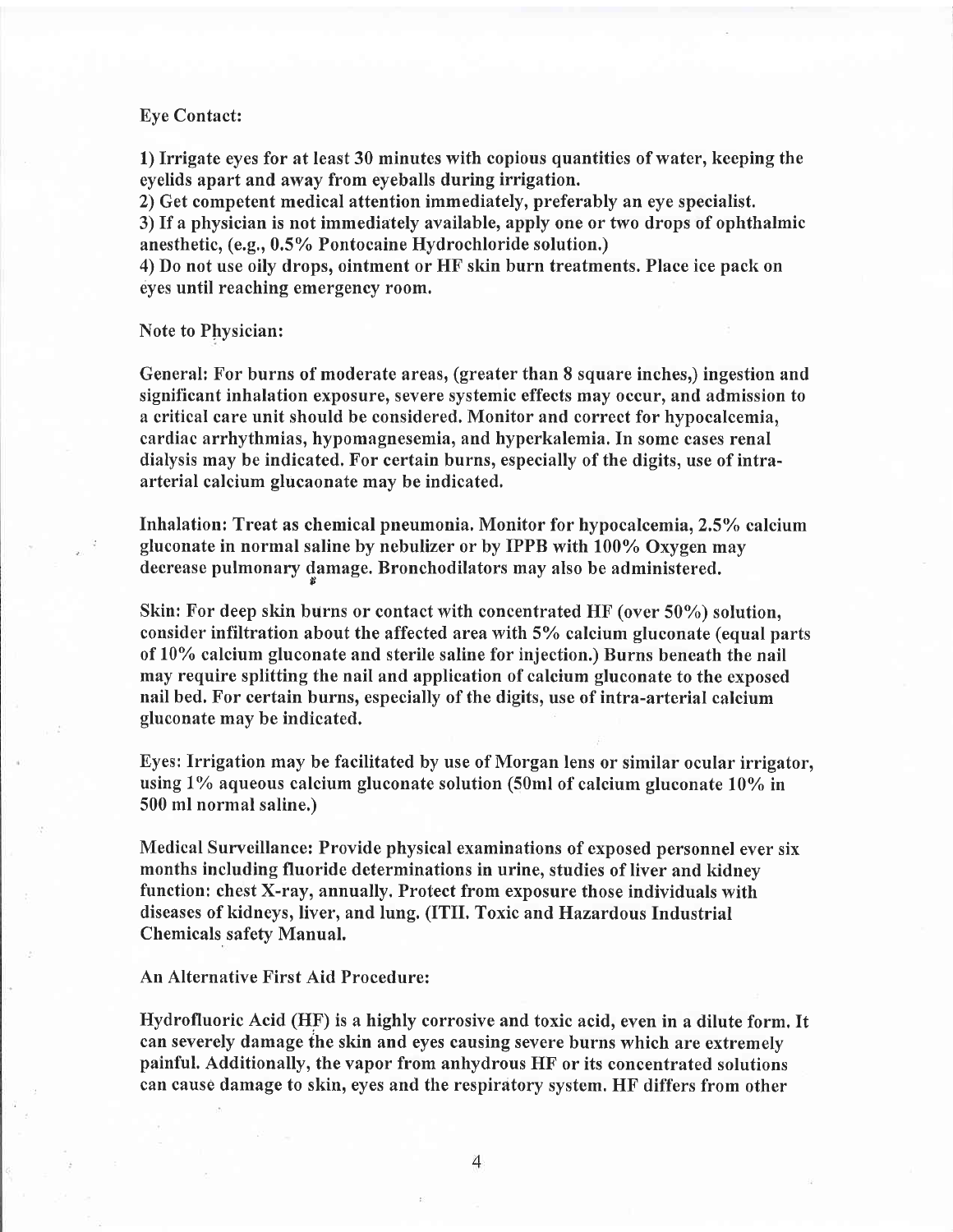strong acids in that it not only causes surface burns but rapidly penetrates the skin, even in dilute solution, and causes destruction of underlying tissue and even bone by the extraction of Calcium. For this reason, washing the burn with water is not sufficient. A neutralizing agent which will also penetrate the skin is required. The effect of HF, i.e. onset of pain, particularly in dilute solutions, may not be felt for up to 24 hours. It is important, therefore, that persons using  $HF$  have immediate access to an effective antidote even when they are away from their work place in order that first aid treatment can be commenced immediately. It has been conclusively shown (references  $1,2,3$  and 4 below) that flushing the affected area with water for one minute and then massaging HF Antidote Gel into the wound until there is a cessation of pain is the most effective first aid treatment available. HF Antidote Gel contains Calcium Gluconate which combines with HF to form insoluble Calcium Fluoride, thus preventing the extraction of Calcium from the body tissue and bones. HF Antidote Gel is available in 25g tubes. Since the effects of the dilute acid may not be apparent for some hours, we recommend that any person in contact with HF should carry, or have access to a tube of HF Antidote Gel at all times; ideally with one tube at the work place, one on the person and one at home. It is imperative that any person who has been contaminated by HF should seek medical advice when the treatment by HF Antidote Gel has been applied. For safety's sake, we believe that HF Antidote Gel should be issued to all employees who may come into contact with HF.

EYE INJURIES: Irrifiate the affected part immediately with copious amounts of cold water. Urgent medical advice must be sought. HF Antidote Gel is NOT for use in the eye. It is imperative that any person who has been contaminated by HF should seek medical advice even when the treatment by HF Antidote Gel has been applied.

References:

1) Browne, T.D. Treatment of Hydrofluoric Acid Burns

2) Sprout, W.L. et al Treatment of Severe Hydrofluoric Acid Exposures (Journal of American Occupational

Medicine 25:12,1993)

3) Bracken, W.M. et al Comparative Effectiveness of Topical Treatments for Hydrofluoric Acid Burns, Universify of

Kansas (Journal of Occupational Medicine 27:10:1985)

4) Burke, W.J., et al Systemic Fluoride Poisoning Resulting from A Fluoride Skin Burn (Journal of Occupational

Medicine (5,39:1973)

HF ANTIDOTE GEL:

Distributed by Pharmascience Inc.

8400 Darnley Rd. Montreal, Canada. H4T 1M4

Phone: (514) 340 - 1114

Fax: (514) 342 - 7764

U.S. (Buffalo, NY) distributor: 1-800-207 -4477

5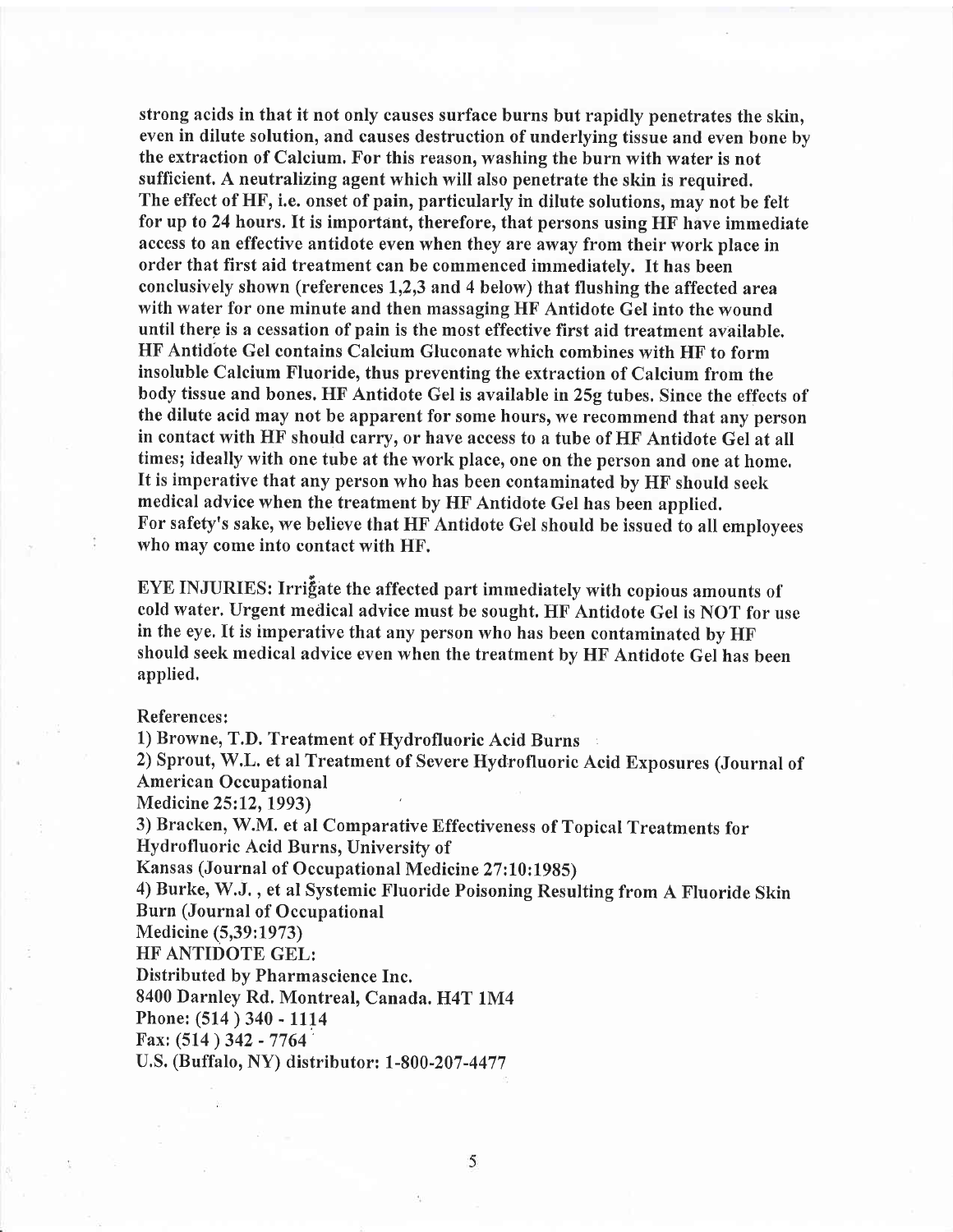## 5. Fire-fighting measures

Fire: Not considered to be a fire hazard. Fire may produce poisonous or irritating gases.

Explosion: Violent exothermic reaction occurs with water. Sufficient heat may be produced to ignite combustible materials. Reacts with metals forming flammable Hydrogen gas.

Fire Extinguishing Media: Keep upwind of fire. Use water or carbon dioxide on fires in which Hydrofluoric Acid is involved. Halon or foam may also be used. In case of fire, the sealed containers can be kept cool by spraying with water.

Special Information: In the event of a fire, wear full protective clothing and NIOSHapproved self-contained breathing apparatus with full face piece operated in the pressure demand or other positive pressure mode. Avoid getting water in tanks or drums; water can cause generation of heat and spattering. In contact with air, the acid gives off corrosive fumes which are heavier than air.

# 6, Accidental release measures

Personal Precautions, Protective Equipment and Emergency Procedures: Notify safefy personnel, provide adequate ventilation, and remove ignition sources since Hydrogen may be generated by reactions with metals, Wear appropriate personal protective equipment as specified in Section 8. Isolate hazard area. Isolate hazard area. Evacuate the danger area. Keep unnecessary and unprotected personnel from entering.

Environmental Precautions and Methods and Materials for Containment and Cleaning Up: Apply magnesium sulfate (dry) to the spill area. Follow up with inert absorbent and add soda ash or magnesium oxide and slaked lime. Collect in appropriate plastic containers and save for disposal. Wash spill site with soda ash solution. NOTE: Porous materials (concrete, wood, plastic, etc.) will absorb HF and become ahazard for an indefinite time. Such spills should be cleaned and neutralized immediately. Do not flush to sewers or waterways! US Regulations (CERCLA) require reporting spills and releases to soil, water and air in excess of reportable quantities. The toll free number for the US Coast Guard National Response Center is (800) 424-8802,

# 7. Handling and storage

Precautions for Safe Handling and Conditions for Safe Storage, Including Any Incompatibilities: Keep in tightly closed polyethylene containers. Store in a cool, dry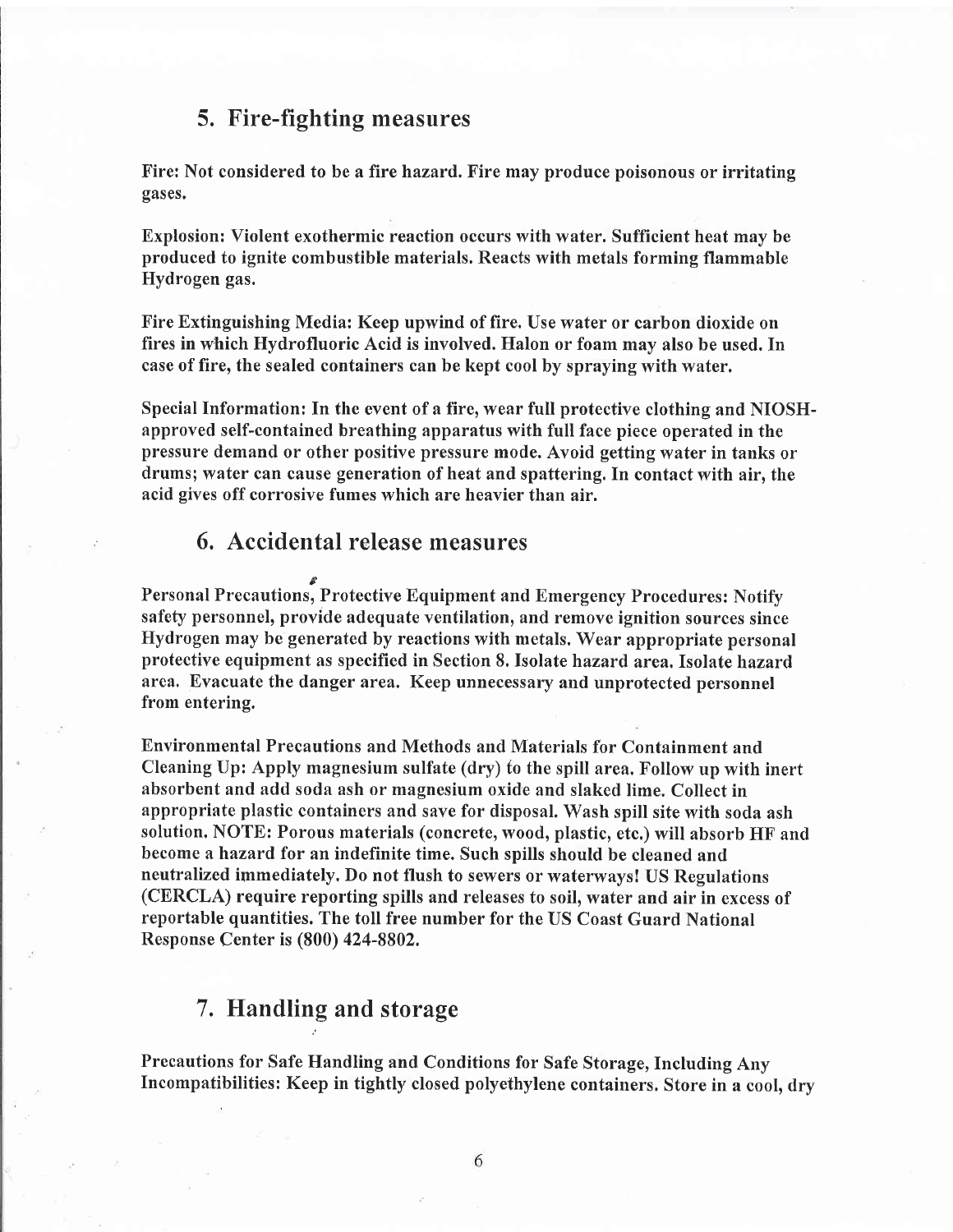place with adequate ventilation separated from other chemicals. Protect from physical damage. Storage facilities should be constructed for containment and neutralization of spills. Handling and storage of HF requires special materials and technology for containers, pipes, valves, etc., which is available from suppliers. Containers of this material may be hazardous when empty since they retain product residues (vapors, liquid); observe all warnings and precautions listed for the product. Do not get this material in contact with skin. Do not get this material on clothing. Avoid prolonged exposure. Wash hands thoroughly after handling. Avoid release to the environment.

# 8., Exposure controls/personal protection

Airborne Exposure Limits:

For Hydrogen Fluoride:

OSHA Permissible Exposure Limit (PEL) - 3 ppm (TWA) ACGIH Threshold Limit Value (TLV) - 3 ppm Ceiling as F.

Ventilation System: A system of local and / or general exhaust is recommended to heep employee exposures below the Airborne Exposure Limits. Local exhaust ventilation is generally preferred because it can control the emissions of the contaminant at its source, preventing dispersion of it into the general work area. Please refer to the ACGIH document, Industrial Ventilation, A Manual of Recommended Practices, most recent edition, for details,

Personal Respirators (NIOSH Approved): If the exposure limit is exceeded, a full face piece respirator with an acid gas cartridge may be worn up to 50 times the exposure limit or the maximum use concentration specified by the appropriate regulatory agency or respirator supplier, whichever is lowest. For emergencies or instances where the exposure levels are not known, use a full face piece positivepressure, air-supplied respirator. WARNING: Air purifying respirators do not protect workers in Oxygen-deficient atmospheres. Since the IDLH is low (30 ppm,) the above cartridge system is not specifically approved for HF (reference - 3M Respirator Selection Guide.)

Skin Protection: Wear protective clothing, including boots or safefy shoes with polyvinyl chloride (PVC) or neoprene. Use chemical goggles and / or a full face shield. Wear coveralls with long sleeves, gauntlets and gloves of PVC or neoprene. A high degree of protection is obtained with an air-inflated suit with mask and safety belt. Use protection suitable for conditions.

Eye Protection: Use chemical safety goggles and/or a full face shield where splashing is possible. Maintain eye wash fountain and quick-drench facilities in work area.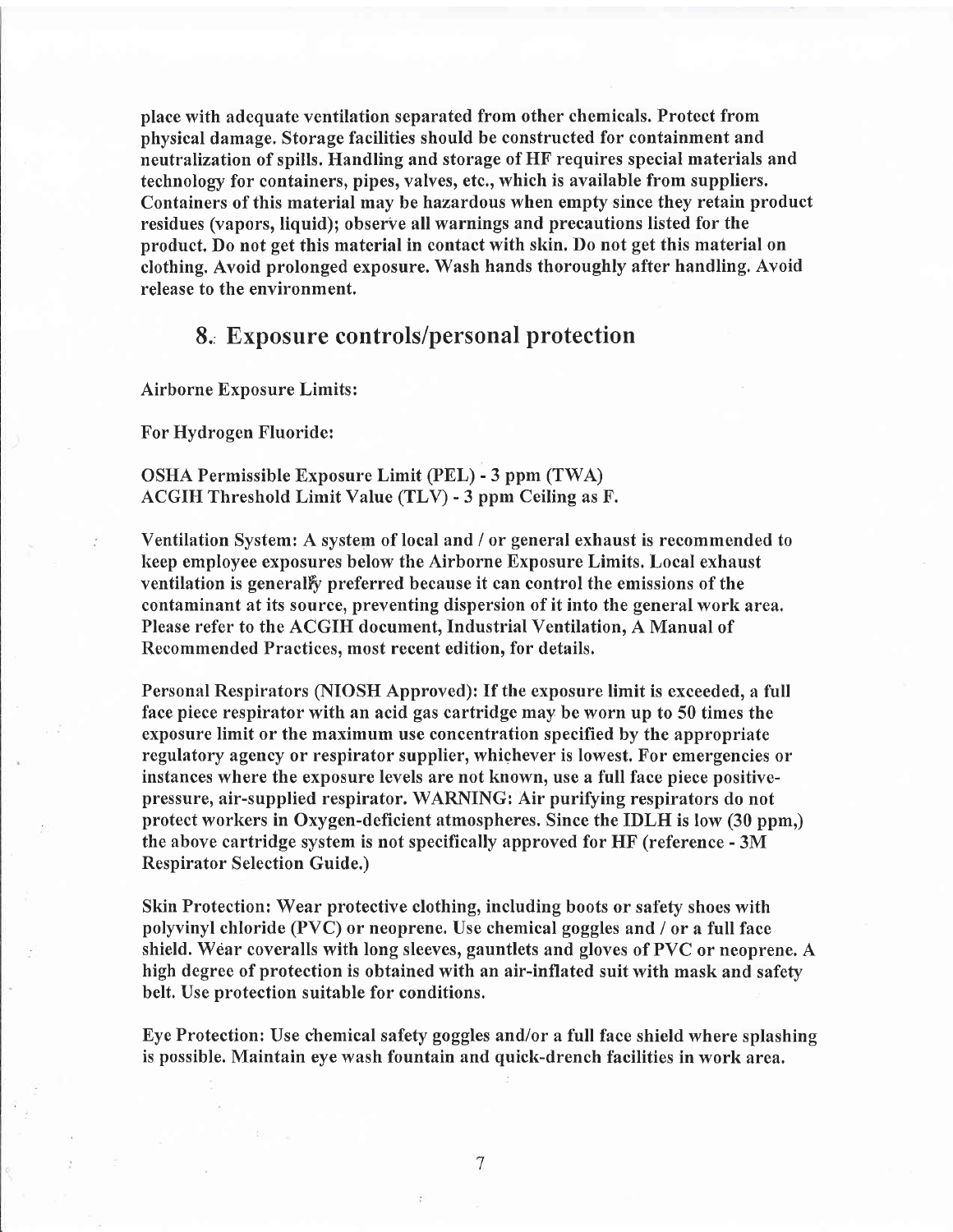# 9, Physical and chemical properties

Appearance: Odor: Melting Point: Boiling Point / Boiling Range; Flash Point: Evaporation Rate (BuAC=1): Flammability: Upper / Lower Flammability or Explosive Limits: Vapor Pressure (mm Hg): Vapor Density (Air=l): Relative Densitv: Odor Threshold: No information found<br>pH: 1.0 (0.1M solution) % Volatiles by volume  $\omega$  21C (70F): 100 (as water and acid)

 $< -36C$  ( $< -33F$ ) 108C (226F) Not applicable Not determined Not applicable

Acrid odor - do not breathe fumes

Colorless, fuming liquid

Not applicable 2s @ 20c (68F) 1,97 1.153 g/cc for  $49 - 50\%$  Hydrofluoric Acid solution Solubility: Infinitely soluble Partition Coefficient: n-octanol / water: No data available Auto-ignition Temperature: No data available Decomposition Temperature: No data available

# Viscosity: 1.4 cPs

# 10. Stability and reactivity

Reactivity and / or Chemical Stability: Stable at room temperature (68F) when stored and used under proper conditions.

Possibility of Hazardous Reactions and Conditions to Avoid: Moisture and incompatibles.

Incompatible Materials: Hydrofluoric Acid is incompatible with Arsenic Trioxide, Phosphorus Pentoxide, Ammonia, Calcium Oxide, Sodium Hydroxide, Sulfuric Acid, Vinyl Acetate, Ethylenediamine, Acetic Anhydride, alkalis, organic materials, most common metals, rubber, leather, water, strong bases, carbonates, sulfides, cyanides, oxides of silicon, especially glass, concrete, silica, Fluorine. Will also react with steam or water to produce toxic fumes.

Hazardous Decomposition Products: On contact with metals, liberates Hydrogen gas. On heating to decomposition, could yield toxic fumes of fluorides. Attacks glass and other silicon containing compounds. Reacts with silica to produce Silicon Tetrafluoride, a hazardous colorless gas.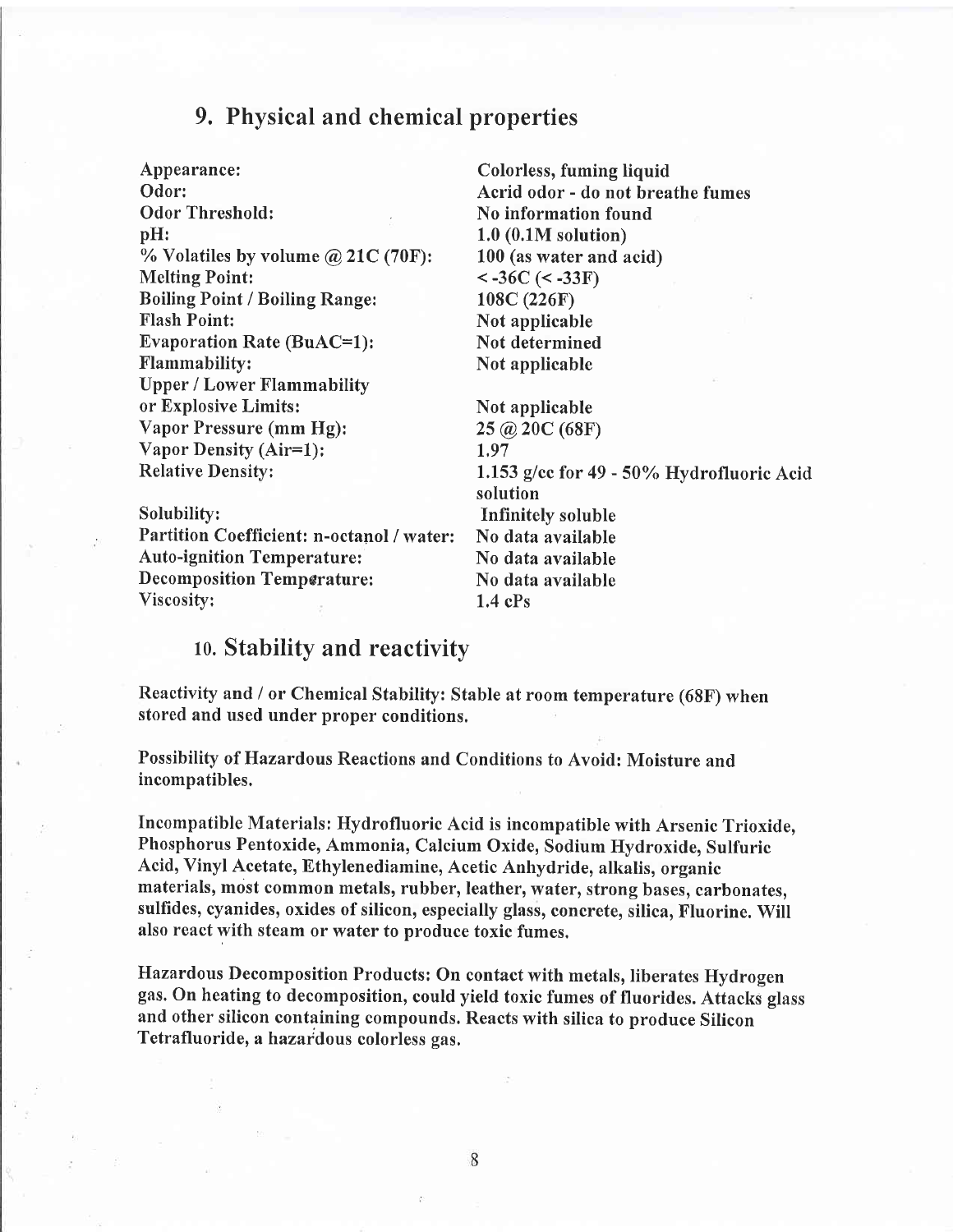### 1L. Toxicological information

Emergency Overview: POISON! DANGER! CORROSIVE. EXTREMELY HAZARDOUS LIQUID AND VAPOR. CAUSES SEVERE BURNS WHICH MAY NOT BE IMMEDIATELY PAINFUL OR VISIBLE. MAY BE FATAL IF SWALLOWED OR INHALED. LIQUID AND VAPOR CAN BURN SKIN, EYES AND RESPIRATORY TRACT. CAUSES BONE DAMAGE. REACTION WITH CERTAIN METALS GENERATES FLAMMABLE AND POTENTIALLY EXPLOSIVE HYDROGEN GAS.

#### Potential Health Effects:

Exposure to hydrofluoric acid can produce harmful health effects that may not be immediately apparent. If inhaled or swallowed, this compound can cause fluoride poisoning. Early symptoms include nausea, vomiting, diarrhea, and weakness. Later effects include central nervous system effects, cardiovascular effects and death.

Inhalation: Corrosive! Severely corrosive to the respiratory tract, May cause sore throat, coughing, labored breathing and lung congestion / inflammation.

Ingestion: Corrosive! May cause sore throat, abdominal pain, diarrhea, vomiting, severe burns of the digestive tract, and kidney dysfunction.

Skin Contact: Corrosive to the skin! Skin contact causes serious skin burns which may not be immediately apparent or painful. Symptoms may be delayed 8 hours or longer. The fluoride ion readily penetrates the skin causing destruction of deep tissue layers and even bone.

Eye Contact: Corrosive to the eyes! Symptoms of redness, pain, blurred vision, and permanent eye damage may occur.

Chronic Exposure: Intake of more than 6 mg of fluorine per day may result in fluorosis, bone and joint damage. Hypocalcemia and hypomagnesemia can occur from absorption of fluoride ion into blood stream.

Aggravation of Pre-existing Conditions: Persons with pre-existing skin disorders, eye problems, or impaired kidney or respiratory function may be more susceptible to the effects of this substance.

Specific Target Organ Toxicity - Single Exposure (Globally Harmonized System:) No data available.

Specific Target Organ Toxicity - Repeated Exposure (Globally Harmonized System:) No data available.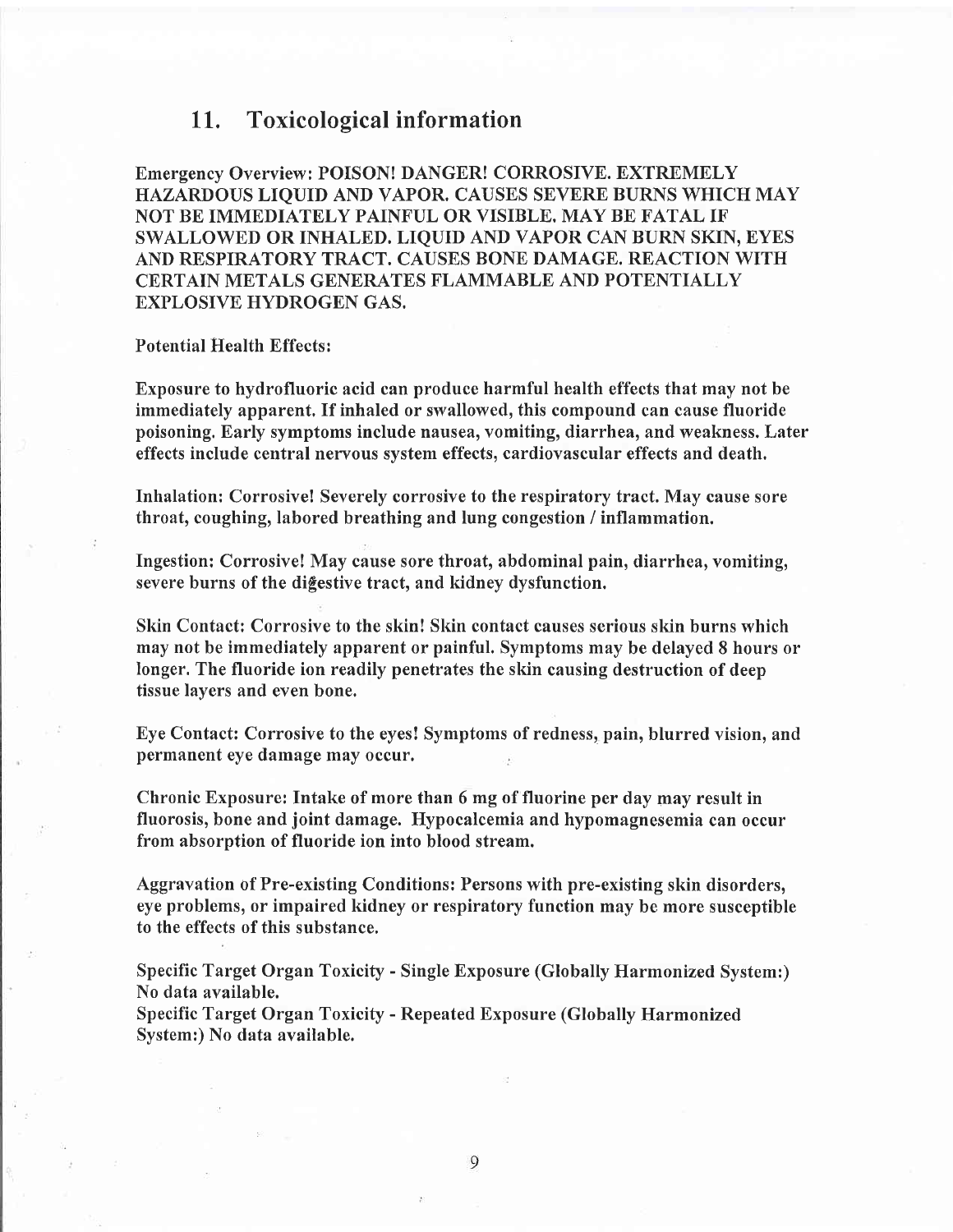| <b>Numerical Measures of Toxicity: Cancer Lists: NTP Carcinogen</b> |                |             |                      |  |  |  |
|---------------------------------------------------------------------|----------------|-------------|----------------------|--|--|--|
| Ingredient                                                          | Known          | Anticipated | <b>IARC Category</b> |  |  |  |
| Hydrogen Fluoride (7664-39-3)                                       | N <sub>0</sub> | No.         | <b>None</b>          |  |  |  |
| Water (7732-18-5)                                                   | No             | No.         | None                 |  |  |  |
|                                                                     |                |             |                      |  |  |  |

### Acute Toxicity:

Highly Toxic:

Lowest Lethal Dose, Human LCLo: 50 ppm/30 min Inhalation, Rat LC50: 1278 ppm/1hr Inhalation, Mouse LC50: 500 ppm/lhr Inhalation, Guinea Pig LC50: 4327 ppm/15 min Inhalation, Monkey 1780 ppm/1 hr

# 12. Ecological information

Ecotoxicity: This material is expected to be slightly toxic to aquatic life. 60 ppm/\*/Fish/Lethal/Fresh Water \*=time period not specified. > 300ppm/48hr./Shrimp/LC50/Aerated Saltwater.

Persistence and Degradability: Possibly hazardous short term degradation products are not likety. However, long term degradation products may arise.

Bioaccumulative Potential: No further relevant information available.

Mobility in Soil: If the pH is  $\gg$  6.5, soil can bind fluorides tightly. High Calcium content will immobilize fluorides, which can be damaging to plants when present in acid soils.

Other adverse effects: US Regulations (CERCLA) require reporting spills and releases to soil, water and air in excess of reportable quantities. The toll free number for the US Coast Guard National Response Center is (S00) 424-8802,

# 13. Disposal considerations

Whatever cannot be saved for recovery or recycling should be handled as hazardous waste and sent to a RCRA approved waste facilify. Processing, use or contamination of this product may change the waste management options. State and local disposal regulations may differ from federal disposal regulations. Dispose of container and unused contents in accordance with federal, state and local requirements. Since emptied containers may retain product residue, follow label warnings even after container is emptied. '.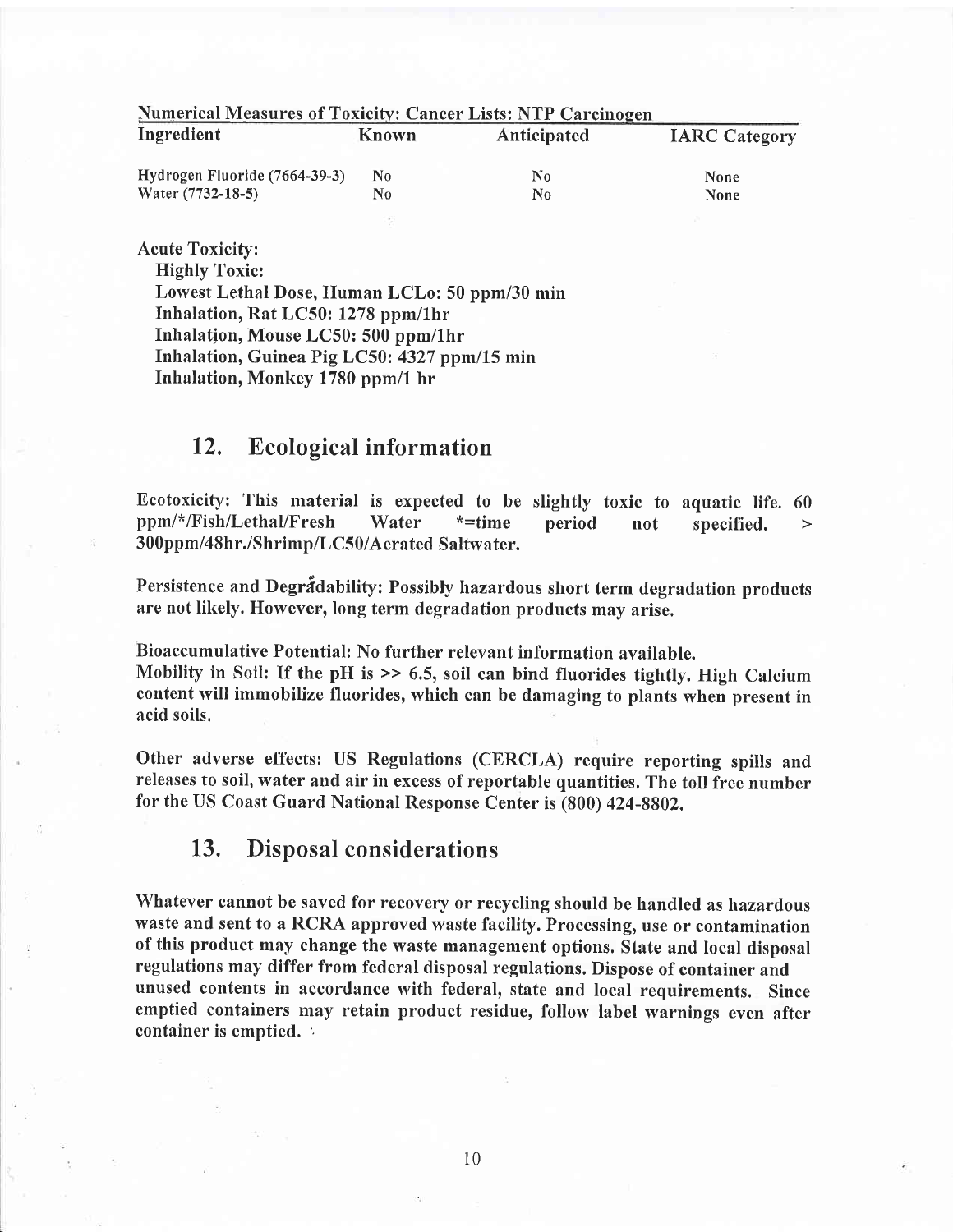## 14, Transportation Information

UN Number: UN1790 UN Proper Shipping Name: HYDROFLUORIC ACID, 49% Packing Group: Il





Land Transport ADR/RID and GGVS/GGVE (Cross Border / Domestic) Transport Hazard Class(es): 8, 6.1

Maritime Transport FMDG/GGVSea Transport Hazard Class(es): 8, 6.1

Marine Pollutant: No

Air Transport ICAO-TI and IATA-DGR Transport Hazard Class(es): 8, 6.1

Transport in Bulk According to Annex II of MARPOL 73178 and the IBC Code.

Special Precautions for User: Warning: Corrosive Substances

15. Regulatory information

US federal regulations: This product is a "Hazardous Chemical" as defined by the OSHA Hazard Communication Standard.29 CFR 1910.1200.

All components are on the U.S. EPA TSCA Inventory List. TSCA Section 12(b) Export Notification (40 CFR 707, Subpt. D) Not regulated.

US, OSHA Specifically Regulated Substances (29 CFR 1910.1001-1050) Not listed.

CERCLA Hazardous Substance List (40 CFR 302.4)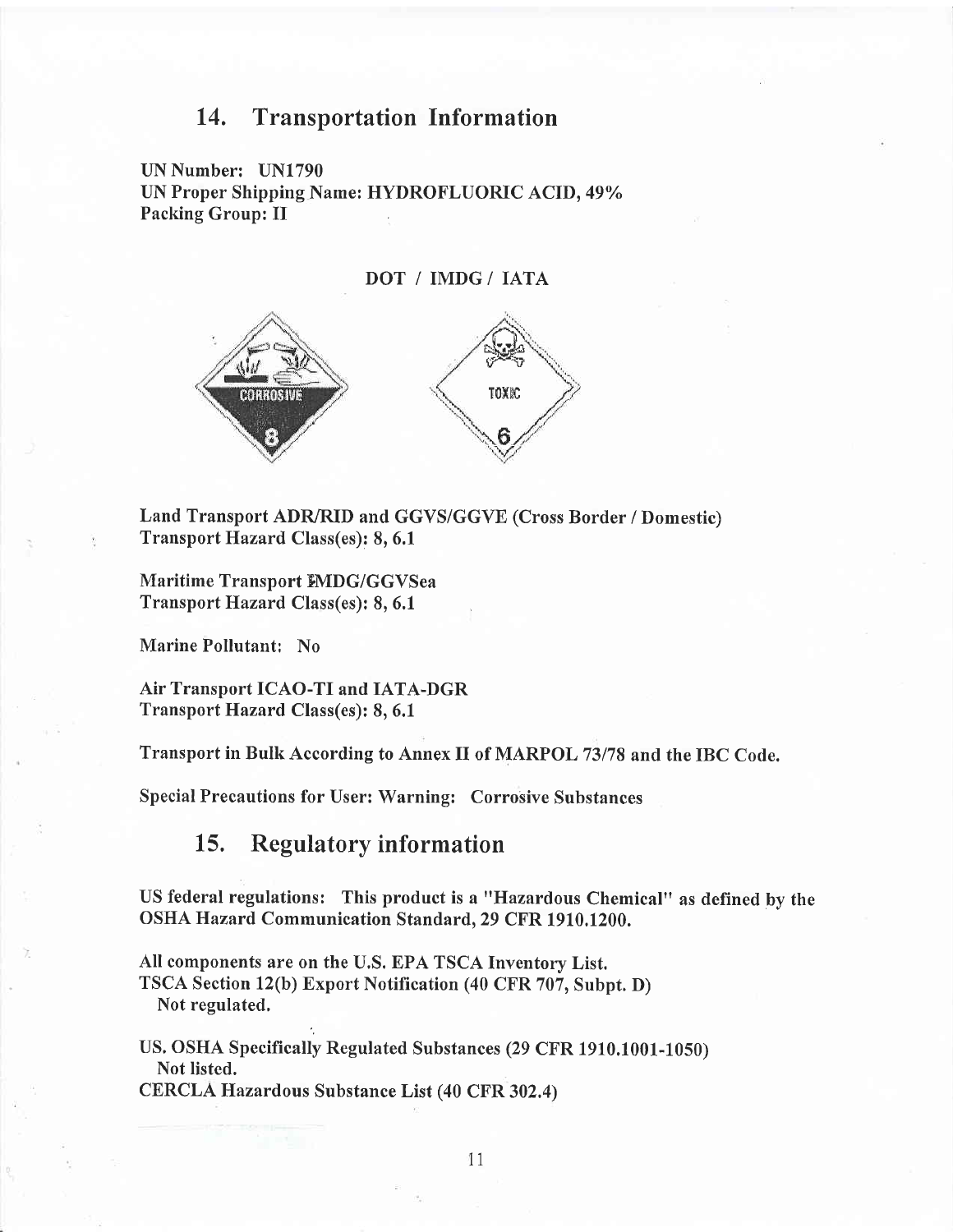Hydrofluoric acid (CAS 7664-39-3 All components are on the U.S. EPA TSCA Inventory List. TSCA Section l2(b) Export Notification (40 CFR 707, Subpt. D) Not regulated. US. OSHA Specifically Regulated Substances (29 CFR 1910.1001-1050) Not listed. CERCLA Hazardous Substance List (40 CFR 302.4)

Hydrofluoric acid (CAS 7664-39-3)

Superfund Amendments and Reauthorization Act of 1986 (SARA) Hazard categories Immediate Hazard - Yes Delayed Hazard - Yes Fire Hazard - No Pressure Hazard - No Reactivity Hazard - No SARA 302 Extremely hazardous substance - Yes SARA 311/312 Hazardous chemical - Yes

SARA 313 (TRI reporting)

| Chemical name     | CAS number | $\frac{9}{6}$ by wt. |
|-------------------|------------|----------------------|
| Hydrofluoric acid | 7664-39-3  | 49                   |

Other federal regulations:

Clean Air Act (CAA) Section ll2Hazardous Air Pollutants (HAPs) List Hydrofluoric acid (CAS 7664-39-3)

Clean Air Act (CAA) Section ll2(r) Accidental Release Prevention (40 CFR 68.130) Hydrofluoric acid (CAS 7664-39-3)

Clean Water Act (CWA) Section  $112(r)$  (40 CFR 68.130)

Hazardous substance

Safe Drinking Water Act (SDWA)

 $4.0 \text{ mg/l}$ 

4.0 mg/l

Food and Drug Administration (FDA) Not regulated.

US state regulations This product does not contain a chemical known to the State of California to cause cancer, birth defects or other reproductive harm.

US. Massachusetts RTK - Substance List

Hydrofluoric acid (CAS 7664-39-3)

US. New Jersey Worker and Community Right-to-Know Act Hydrofluoric acid (CAS 7664-39-3) 100 lbs

US. Pennsylvania RTK - Hazardous Substances Hydrofluoric acid (CAS 7664-39-3)

US, Rhode Island RTK - Hydrofluoric acid (CAS 7664-39-3)

US. California Proposition 65